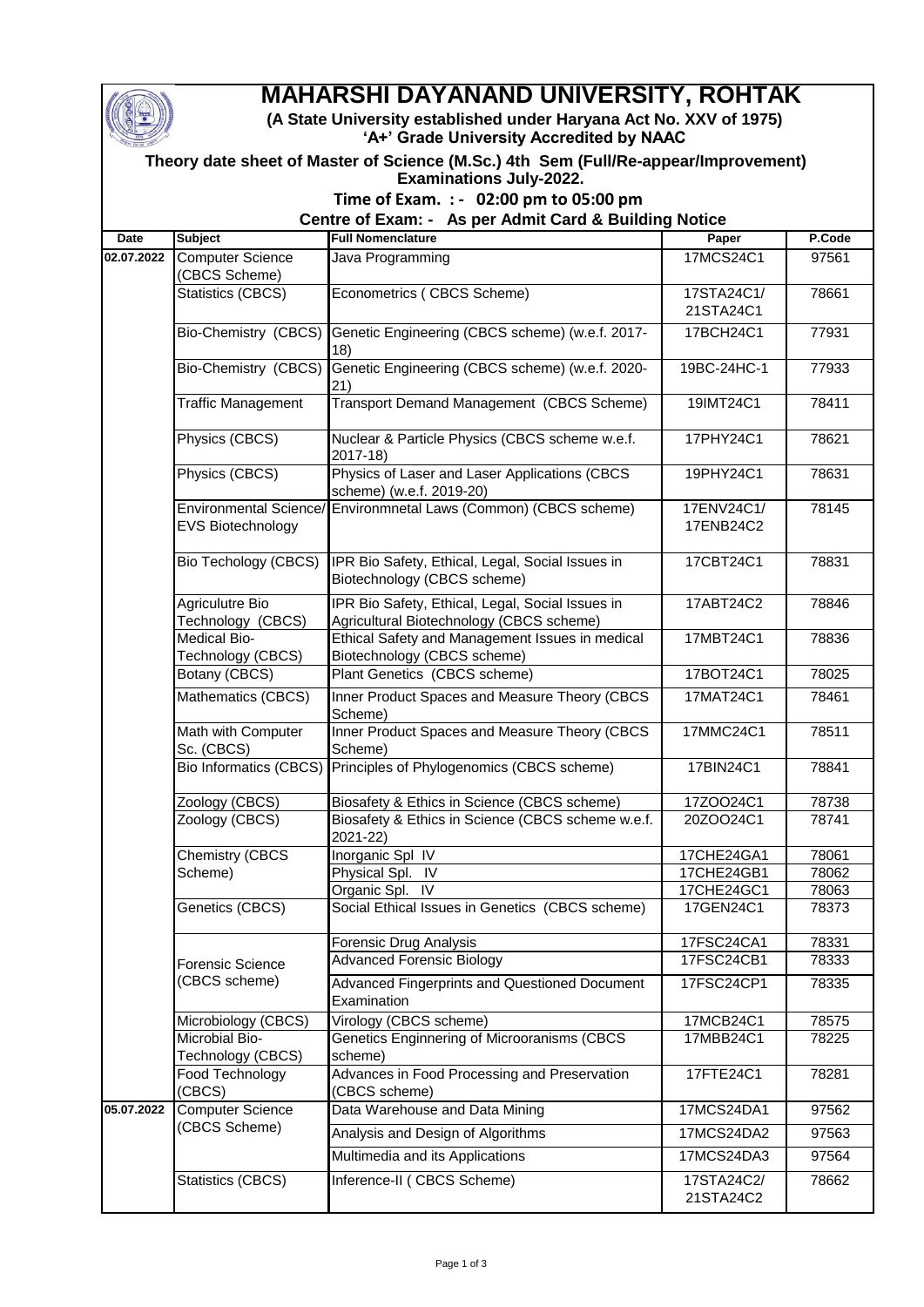| <b>Date</b> | <b>Subject</b>                           | <b>Full Nomenclature</b>                                                    | Paper       | P.Code |
|-------------|------------------------------------------|-----------------------------------------------------------------------------|-------------|--------|
| 05.07.2022  | Bio-Chemistry (CBCS)                     | Plant Bio-Chemistry (CBCS scheme) (w.e.f. 2017-<br>18)                      | 17BCH24C2   | 77932  |
|             | Bio-Chemistry (CBCS)                     | Plant Bio-Chemistry (CBCS scheme) (w.e.f. 2020-<br>21)                      | 19BC-24HC-2 | 77934  |
|             | <b>Traffic Management</b>                | Safe Systems Approach (CBCS Scheme)                                         | 19IMT24C2   | 78412  |
|             | Physics (CBCS)                           | Physics of Nano Materials (CBCS scheme w.e.f.<br>2017-18)                   | 17PHY24C2   | 78622  |
|             | Physics (CBCS)                           | Physics of Nano-materials (CBCS scheme) (w.e.f.<br>2019-20)                 | 19PHY24C2   | 78632  |
|             | <b>EVS Biotechnology</b>                 | Environmental Science/ Environmental Management & Planning (CBCS<br>scheme) | 17ENV24C2   | 78146  |
|             | Bio Techology (CBCS)                     | Microbial Technology (CBCS scheme)                                          | 17CBT24C3   | 78832  |
|             | Agriculutre Bio<br>Technology (CBCS)     | Animal Biotechnology & Immunology (CBCS<br>scheme)                          | 17ABT24C2   | 78847  |
|             | <b>Medical Bio-</b><br>Technology (CBCS) | Public Health and Vaccinology (CBCS scheme)                                 | 17MBT24C2   | 78837  |
|             | Botany (CBCS)                            | <b>Biodiversity Conservation (CBCS scheme)</b>                              | 17BOT24C2   | 78026  |
|             | Mathematics (CBCS)                       | <b>Classical Mechanics (CBCS Scheme)</b>                                    | 17MAT24C2   | 78462  |
|             | Math with Comp. Sc.                      | <b>Classical Mechanics(CBCS Scheme)</b>                                     | 17MMC24C2   | 78512  |
|             | <b>Bio Informatics (CBCS)</b>            | Communication Skills for Science & Technology<br>(CBCS scheme)              | 17BIN24C2   | 78842  |
|             | Zoology (CBCS)                           | Advances in Vermiculture (CBCS scheme)                                      | 17ZOO24C2   | 78739  |
|             | Zoology (CBCS)                           | Advances in Vermiculture (CBCS scheme w.e.f.<br>2021-22)                    | 20ZOO24C2   | 78742  |
|             | Genetics (CBCS)                          | Lab Design and Biosafety (CBCS scheme)                                      | 17GEN24C2   | 78374  |
|             | Forensic Science                         | <b>Analytical Forensic Toxicology</b>                                       | 17FSC24CA2  | 78332  |
|             | (CBCS scheme)                            | Forensic Physical Anthropology and Medicine                                 | 17FSC24CB2  | 78334  |
|             |                                          | <b>Advanced Computer and Cyber Forensics</b>                                | 17FSC24CP2  | 78336  |
|             | Microbiology (CBCS)                      | Agricultural and Soil Microbiology (CBCS scheme)                            | 17MCB24C2   | 78576  |
|             | Microbial Bio-<br>Technology (CBCS)      | Bioprocess Plant Design (CBCS scheme)                                       | 17MBB24C2   | 78226  |
|             | Food Technology<br>(CBCS)                | Food Safety and Quality Assurance (CBCS scheme)                             | 17FTE24C2   | 78282  |
|             | Chemistry (CBCS                          | Inorganic Spl. V                                                            | 17CHE24GA2  | 78064  |
|             | Scheme)                                  | Physical Spl. V                                                             | 17CHE24GB2  | 78065  |
|             |                                          | Organic Spl. V                                                              | 17CHE24GC2  | 78066  |
| 07.07.2022  | <b>Computer Science</b>                  | Internet and Web Designing                                                  | 17MCS24DB1  | 97565  |
|             | (CBCS Scheme)                            | Software Testing                                                            | 17MCS24DB2  | 97566  |
|             | Statistics (CBCS)                        | Optimization Techniques-II ( CBCS Scheme) (Old)                             | 17STA24C3   | 78663  |
|             | Statistics (CBCS)                        | Optimization Techniques-II ( CBCS Scheme)                                   | 21STA24C3   | 78668  |
|             | Physics (CBCS)                           | Electronics-II (CBCS scheme w.e.f. 2017-18)                                 | 17PHY24DA2  | 78624  |
|             | Physics (CBCS)                           | Electronics-II (CBCS scheme) (w.e.f. 2019-20)                               | 19PHY24DA2  | 78634  |
|             | <b>Traffic Management</b>                | Planning & Design for Vulnerable Road Users<br>(CBCS Scheme)                | 19IMT24D2   | 78413  |
|             | Mathematics (CBCS)                       | Viscous Fluid Dynamics (CBCS Scheme)                                        | 17MAT24C3   | 78463  |
|             | Math with Computer<br>Sc. (CBCS)         | Mechanics of Solids (CBCS Scheme)                                           | 17MMC24C3   | 78513  |
|             | <b>Chemistry (CBCS</b>                   | Inorganic Spl. VI                                                           | 17CHE24GA3  | 78067  |
|             | Scheme)                                  | Physical Spl. VI                                                            | 17CHE24GB3  | 78068  |
|             |                                          | Organic Spl. VI                                                             | 17CHE24GC3  | 78069  |
|             | <b>EVS Biotechnology</b>                 | Environmental Science/IPR and Bio Safety (CBCS scheme)                      | 17ENB24C2   | 78147  |